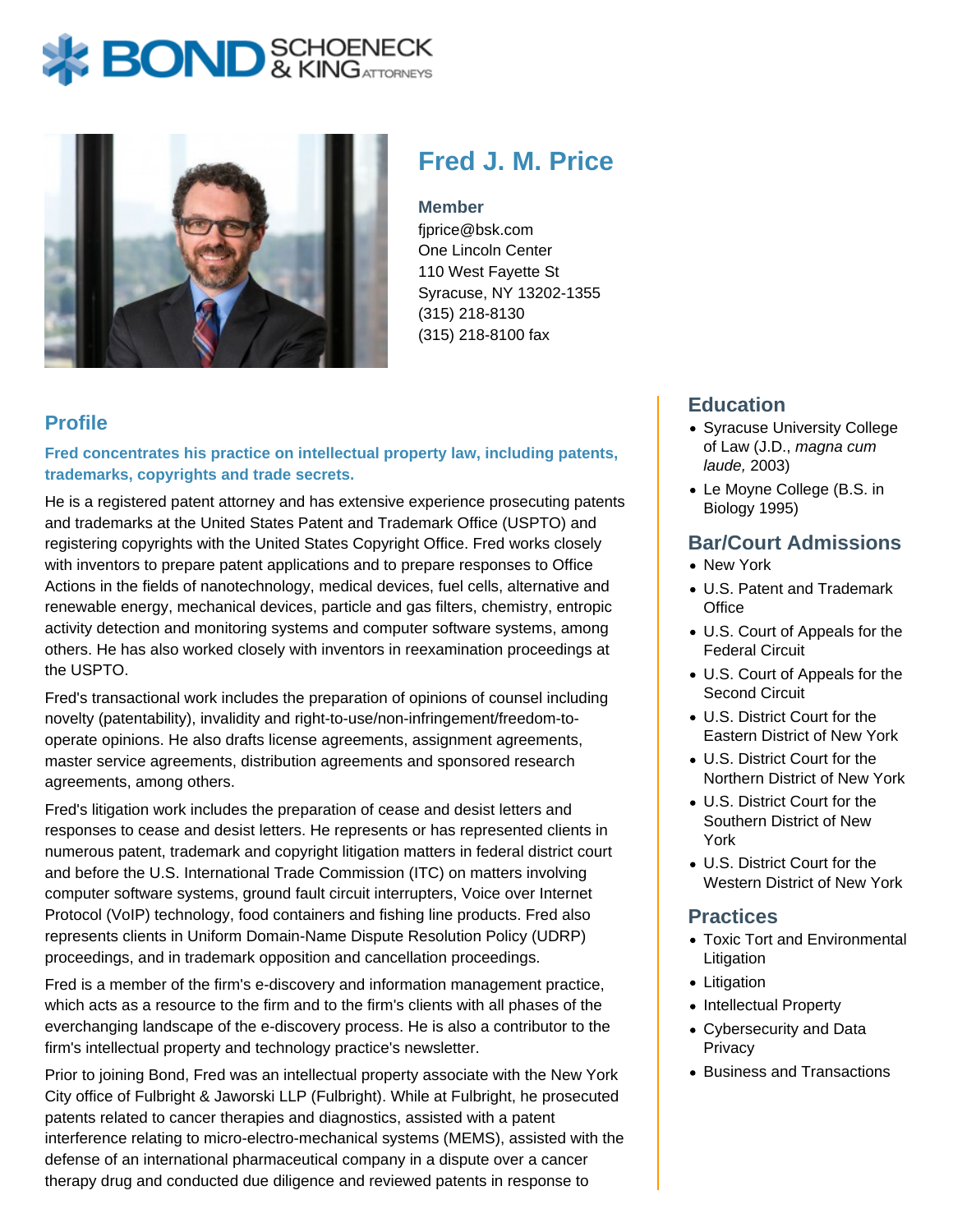

proposed mergers.

Prior to attending law school, Fred worked at a research company in Boulder, Colorado, where he conducted research on the heterogeneous catalysis of a wide variety of environmental and industrial processes including exhaust gas purification. He also previously conducted chemical research on new consumer products.

#### **Representative Matters**

- CONMED; reg. no. 5467478; goods Medical apparatus and instruments for use in endoscopic, laparoscopic, arthroscopic, gastroenterology, pulmonary and orthopedic procedures and/or surgery, general surgery, robotic surgery, open surgery, cardiac and critical care; medical imaging and visualization apparatus and medical imaging and visualization processors; insufflators for medical purposes; patient monitoring sensors and alarms; surgical smoke evacuation devices for capturing and filtering smoke during electrosurgical procedures; electrosurgical motors being part of surgical and medical apparatus and instruments for use in general surgery; biopsy instruments; medical apparatus for intravenous administration of fluids, namely, gravity flow control devices; and enteral feeding pumps and tubes; owner - ConMed Corporation
- HAMILTON; reg. no. 5435816; services Educational services, namely, conducting higher education classes in the field of liberal arts and distribution of course material in connection therewith; owner - Trustees of Hamilton College
- DENTAL CLAIMS CLEANUP, LLC; reg. no. 5278272; services Dental billing support and management services; accounts receivable billing support and management services; and consulting services in the field of dental practice



reg. no. 4382658; services - Providing weight loss program services; owner - Medical Weight Loss of NY, PLLC

MYWEB; reg. no. 4310306; goods - Computer application software for mobile phones, tablets, personal computers, and other electronic devices with the ability to connect to the Internet or other communication network, namely, software for enabling text messaging, web messaging, and instant messaging within the same social networking application or platform or across different social networking applications or platforms, and for facilitating communications between members of the same or different social networking applications or platforms through the use of personalized animated avatars; owner - My Web Software, LLC

### **Honors & Affiliations**

- Listed in:
	- $\circ$ New York Super Lawyers® Intellectual Property, 2021
		- Upstate New York Rising Star, Intellectual Property, 2014